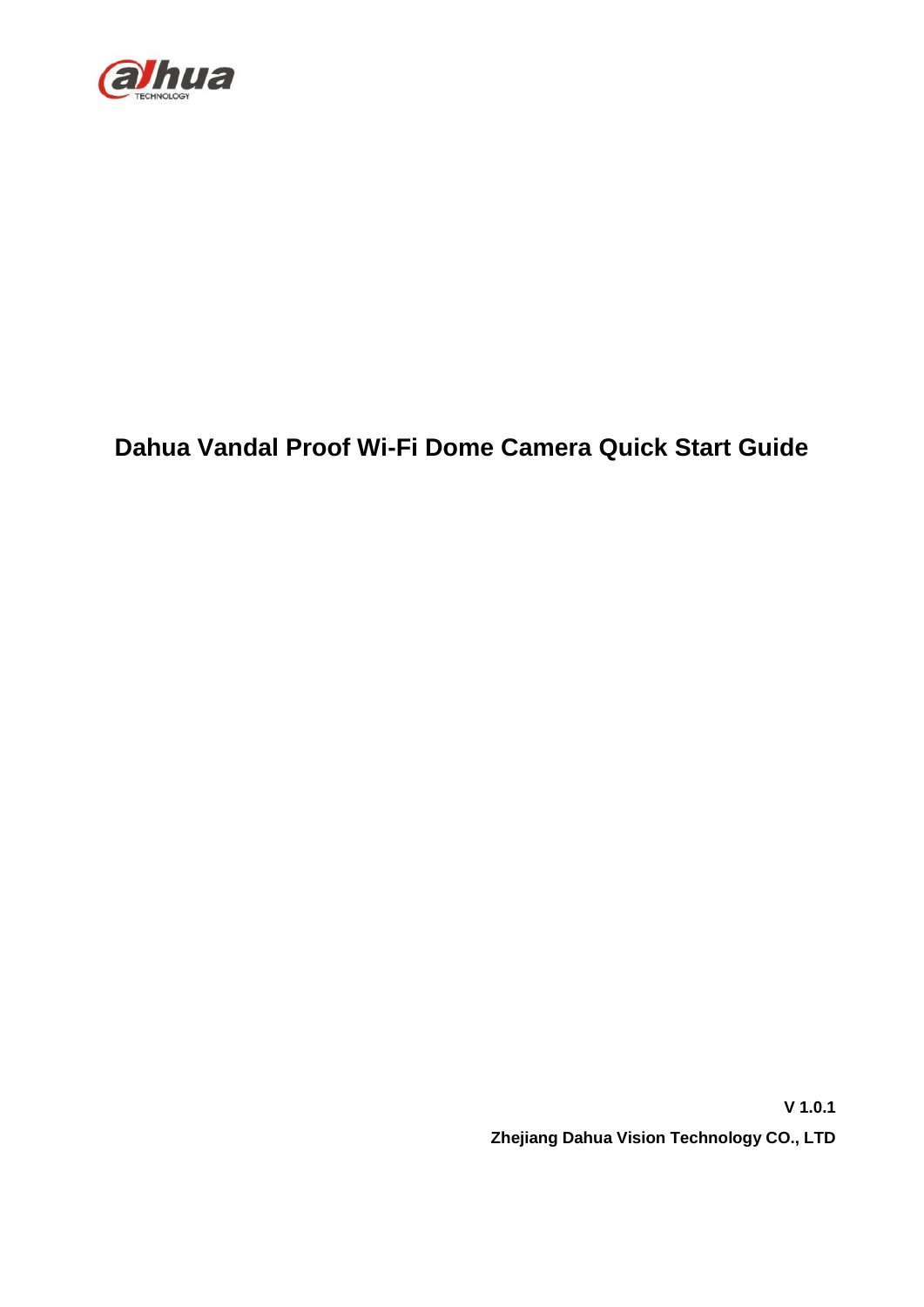## 1 Packing List



 $QSG \times 1$  Installation Position Map×1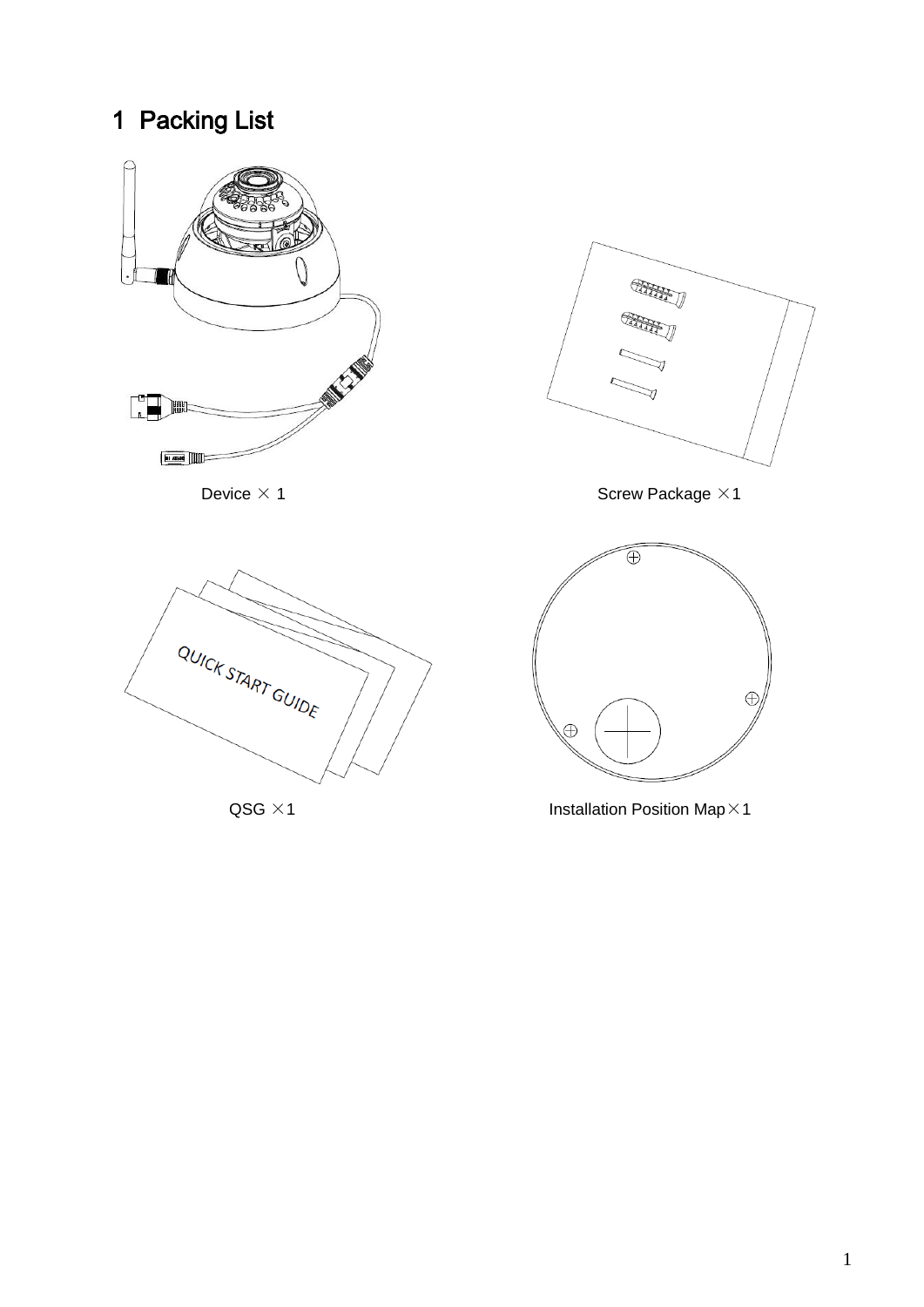# 2 Product Appearance



Figure 2-1

Please refer to the following sheet for more details about the device.

| SN             | <b>Name</b>         |
|----------------|---------------------|
| ₵              | Dome cover          |
| $^{\circledR}$ | Dome enclosure      |
| $\circledS$    | <b>Network Port</b> |
| (4)            | Power Port          |

Sheet 2-1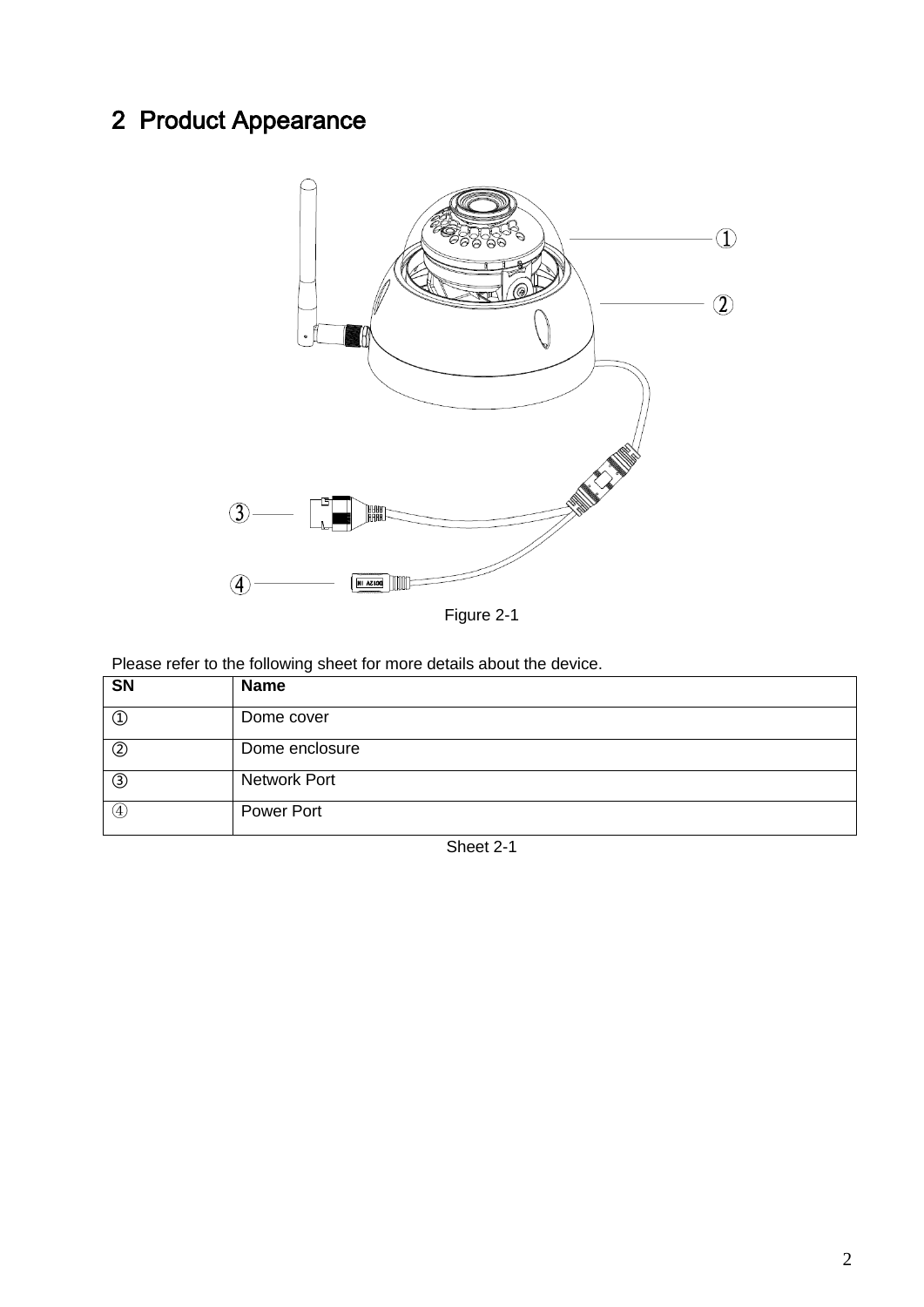

Figure 2-1

Please refer to the following sheet for more details about each component.

| <b>SN</b>     | <b>Name</b>                               |
|---------------|-------------------------------------------|
| $^\copyright$ | Wireless antenna                          |
| ②             | Waterproof ring                           |
| ③             | Reset/ WPS (Wi-Fi Protected Setup) button |
| ④             | Micro SD card slot                        |
| ⑤             | Indicator light 1                         |
| ⑥             | Indicator light 2                         |

Sheet 2-2

#### **Note:**

For reset, long press for 8 seconds and then the light off; For WPS (Wi-Fi Protected Setup), one quick press.

Please refer to the following sheet for more details about status of indicator light.

| <b>Indicator light status</b>          | <b>Device status</b>                       |
|----------------------------------------|--------------------------------------------|
| Red light normally on                  | <b>Booting</b>                             |
| Green light slow flashing              | Booting completed, await wifi config,      |
|                                        | enter smart config status;                 |
|                                        | Wifi smart config in progress, including   |
| Green light quick flashing             | WPS (Wi-Fi Protected Setup),               |
|                                        | management frame and etc.                  |
| Green light normally on                | Wifi connection succeeded, operate         |
|                                        | normally.                                  |
| Red and green lights flash alternately | Device upgrade                             |
| Red light slow flashing                | Network connection failure or              |
|                                        | disconnection after network connection     |
|                                        | success.                                   |
| Red light quick flashing               | Device malfunction, fail to boot up; alarm |
|                                        | or SD card malfunction                     |

| Sheet 2-3 |  |
|-----------|--|
|-----------|--|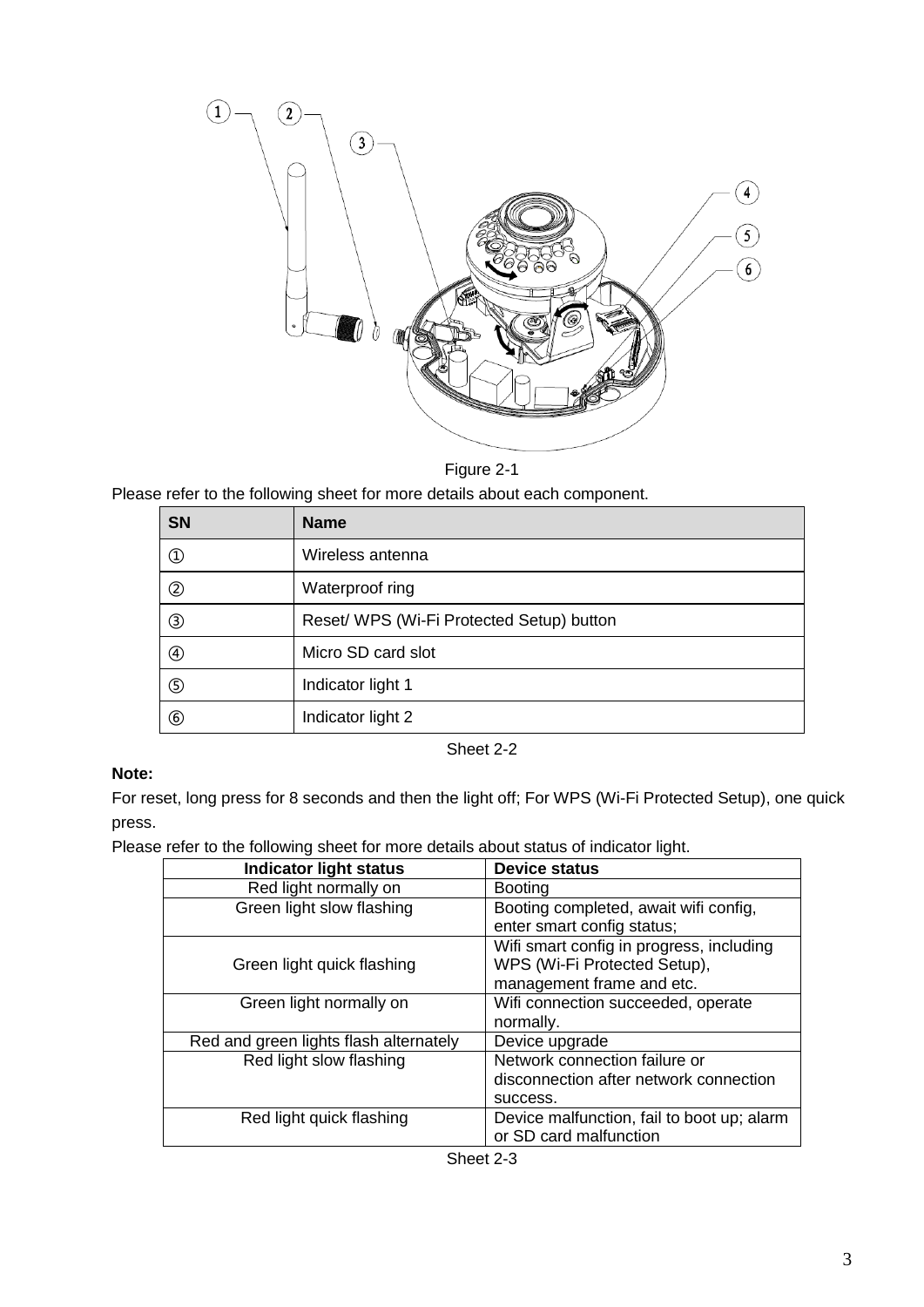### 3 Operate by Easy4ip APP

#### **Step 1**

Power on the device with power adapter.

#### **Step 2**

Connect your smart phone to your WiFi network. Scan the "Easy4ip APP" QR on the packing box, download and install the Easy4ip APP.

#### **Step 3**

Open Easy4ip APP (take IOS as an example), tap login to login the APP (Please register for first use).

#### **Step 4**

Tap "+" to add devices.



Figure 3-1

#### **Step 5**

Please select "Wired" when the network cable is connected, select "Wireless" for wireless connection. Here is an example of wireless connection.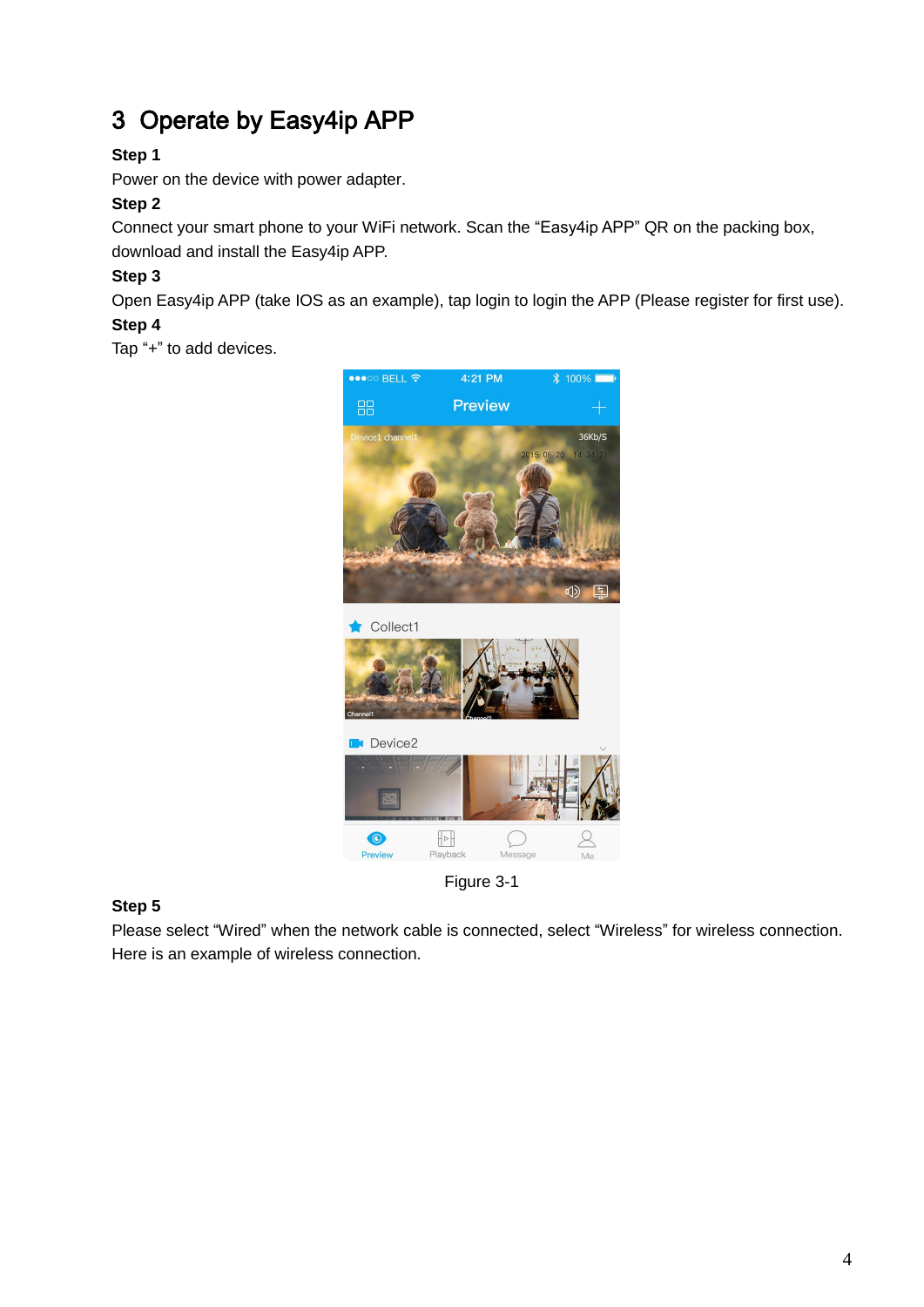

Figure 3-2

#### **Step 6**

Name the camera and scan the QR code (on the bottom of the device chassis) on camera.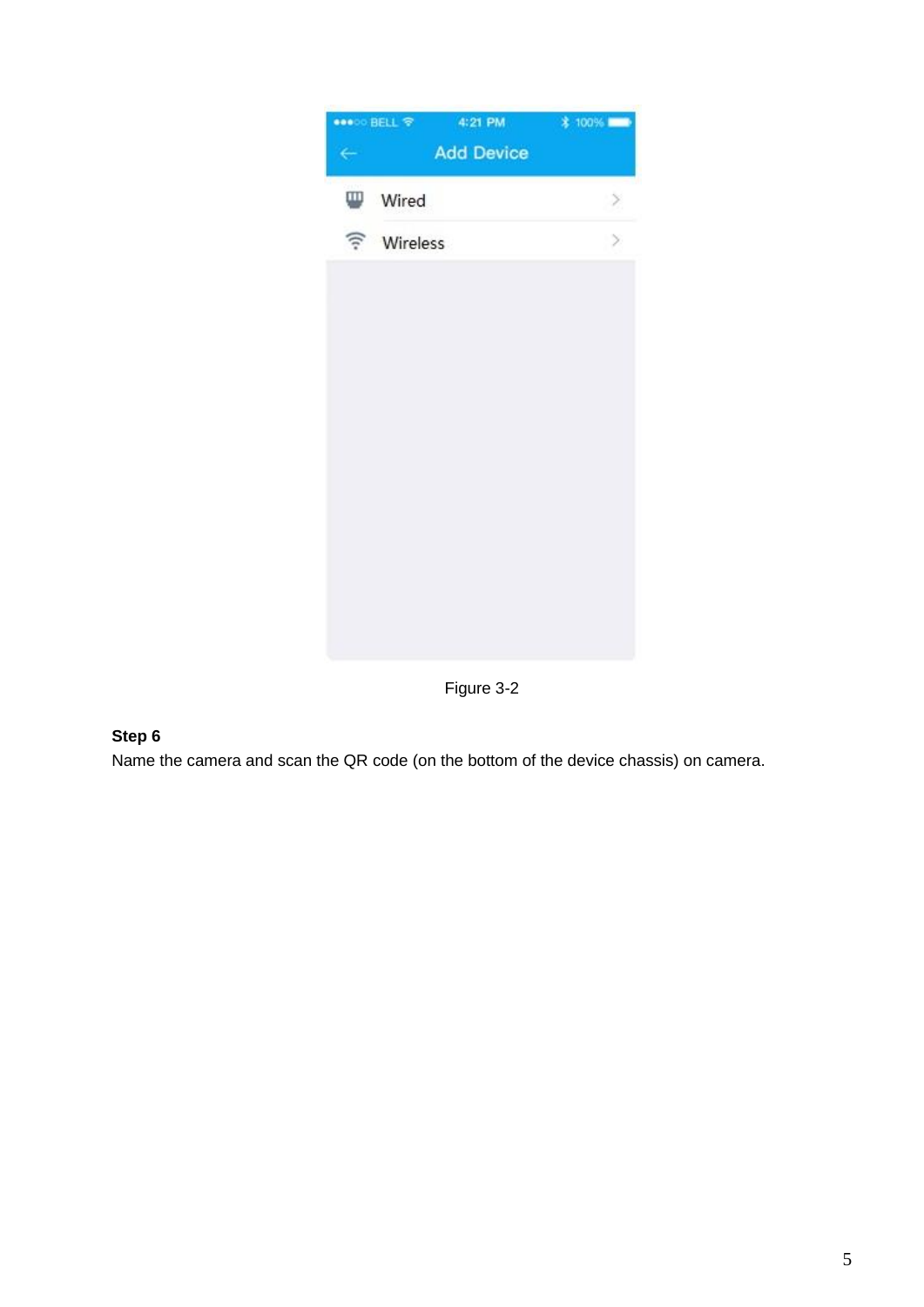

Figure 3-3

#### **Step 7**  Input the Wi-Fi password.



Figure 3-4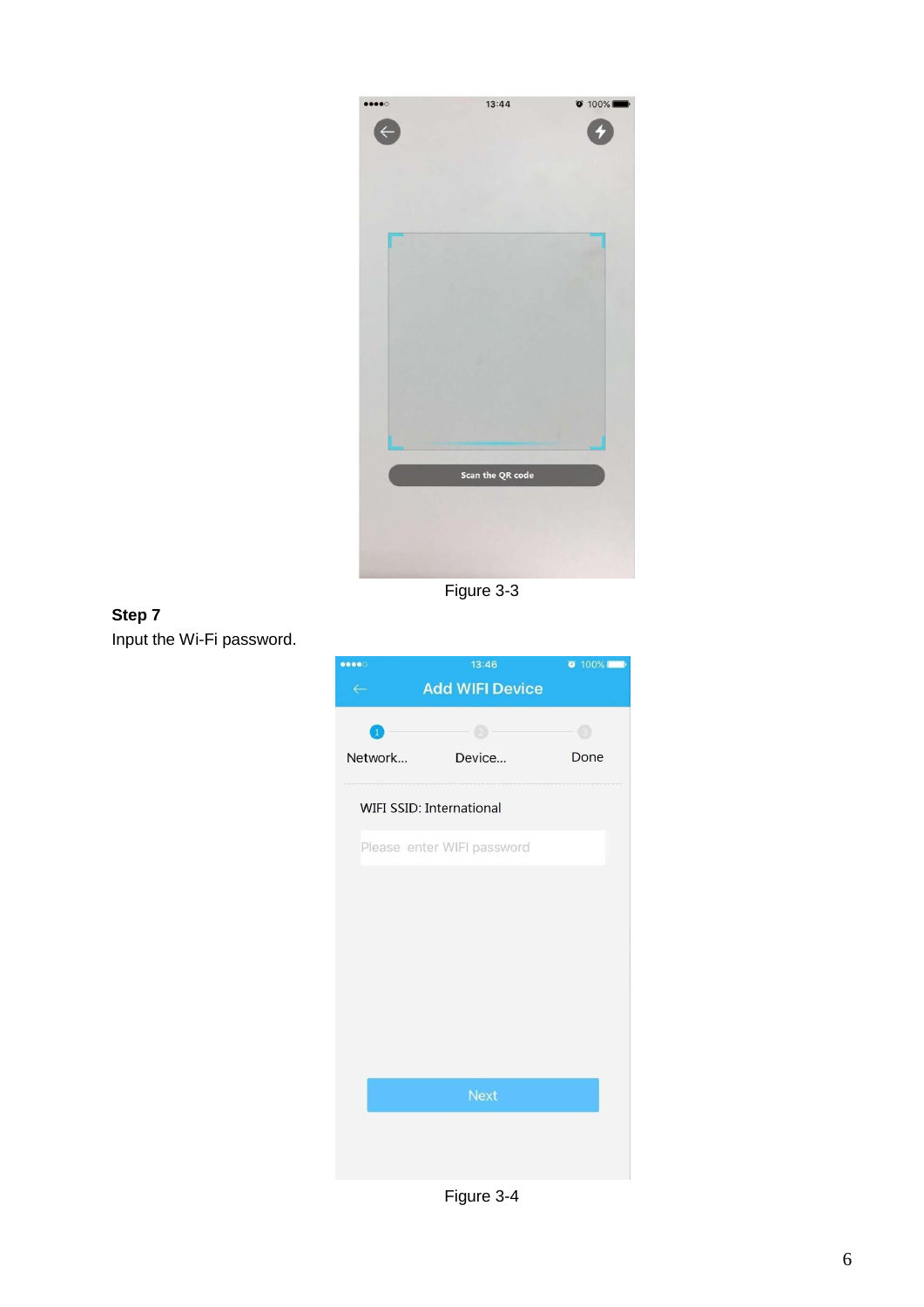#### **Step 8**

Waiting for 60s to finish the Wi-Fi connection.



Figure 3-5

**Note**: If you want to change the Wi-Fi signal, please reset the camera to factory default and repeat step 5-8;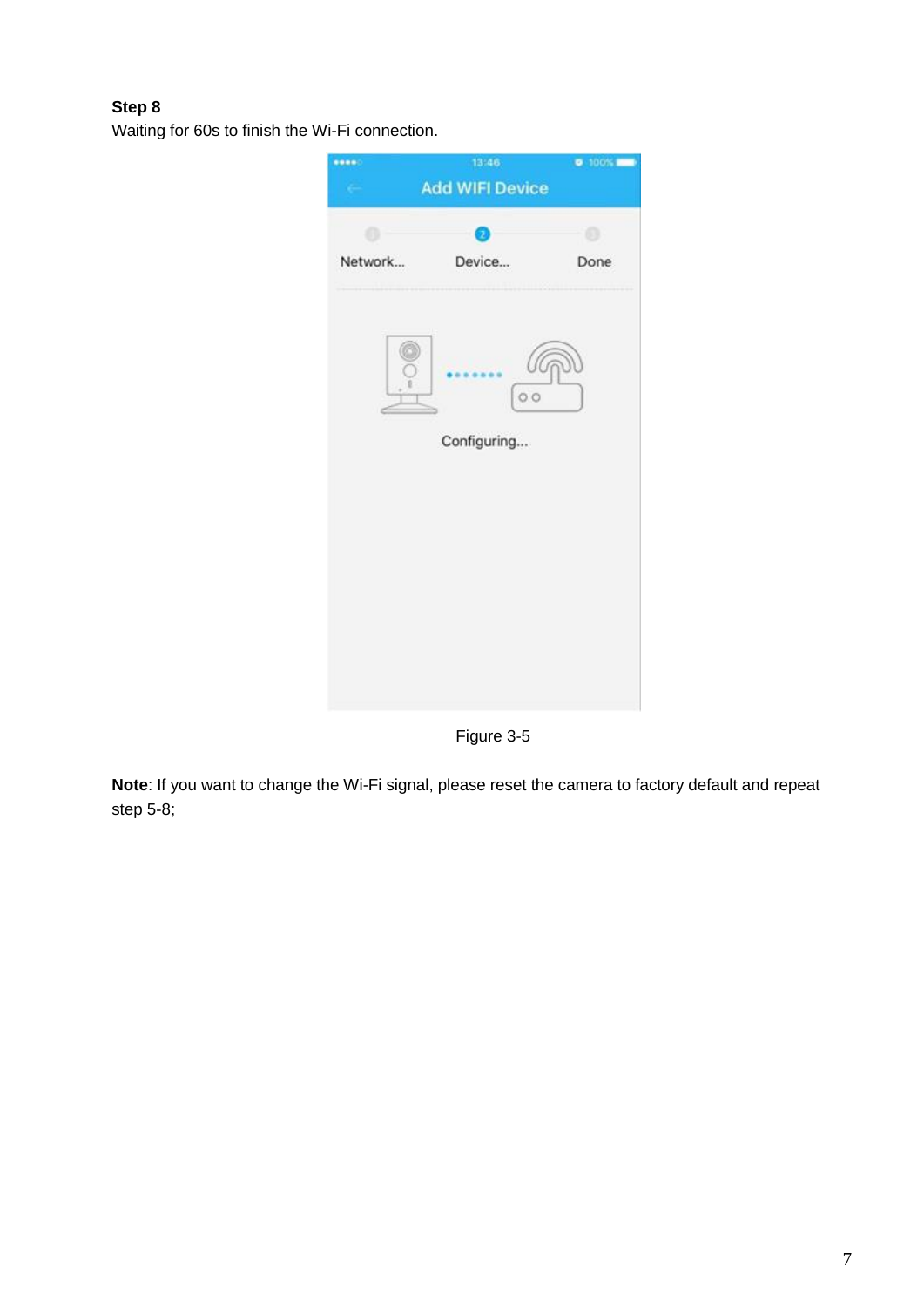### 4 Device Installation

#### **Important**

Before the installation, please make sure the installation environment can at least support 3x weight of the camera.



Figure 4-1

#### **Step 1**

Use inner hex wrench in the accessories bag to open dome enclosure by unfastening three inner hex screws on enclosure.

#### **Step 2**

Please take out the installation position map in the accessories bag, and then paste it on the ceiling or the wall according to your monitor area requirements.

#### **Step 3**

Find cross signs on the map, and dig three plastic expansion bolts holes on the installation surface and then insert three expansion bolts in the holes. Secure these three bolts firmly. Note:

- If user pulls out cable from top of installation surface, you must dig an exit hole on installation surface according to the installation position map.
- If user pulls out cable from side of cable channel, it must go through the U-shape channel on dome pedestal, and take out cable from the side exit hole on pedestal.

#### **Step 4**

Adjust the device installation pedestal to the proper position and then pull cable through the exit hole on Installation surface. Make direction of TOP sign same as it on installation position map. Line up the three screw holes in the device pedestal to the three plastic expansion bolt holes in the installation